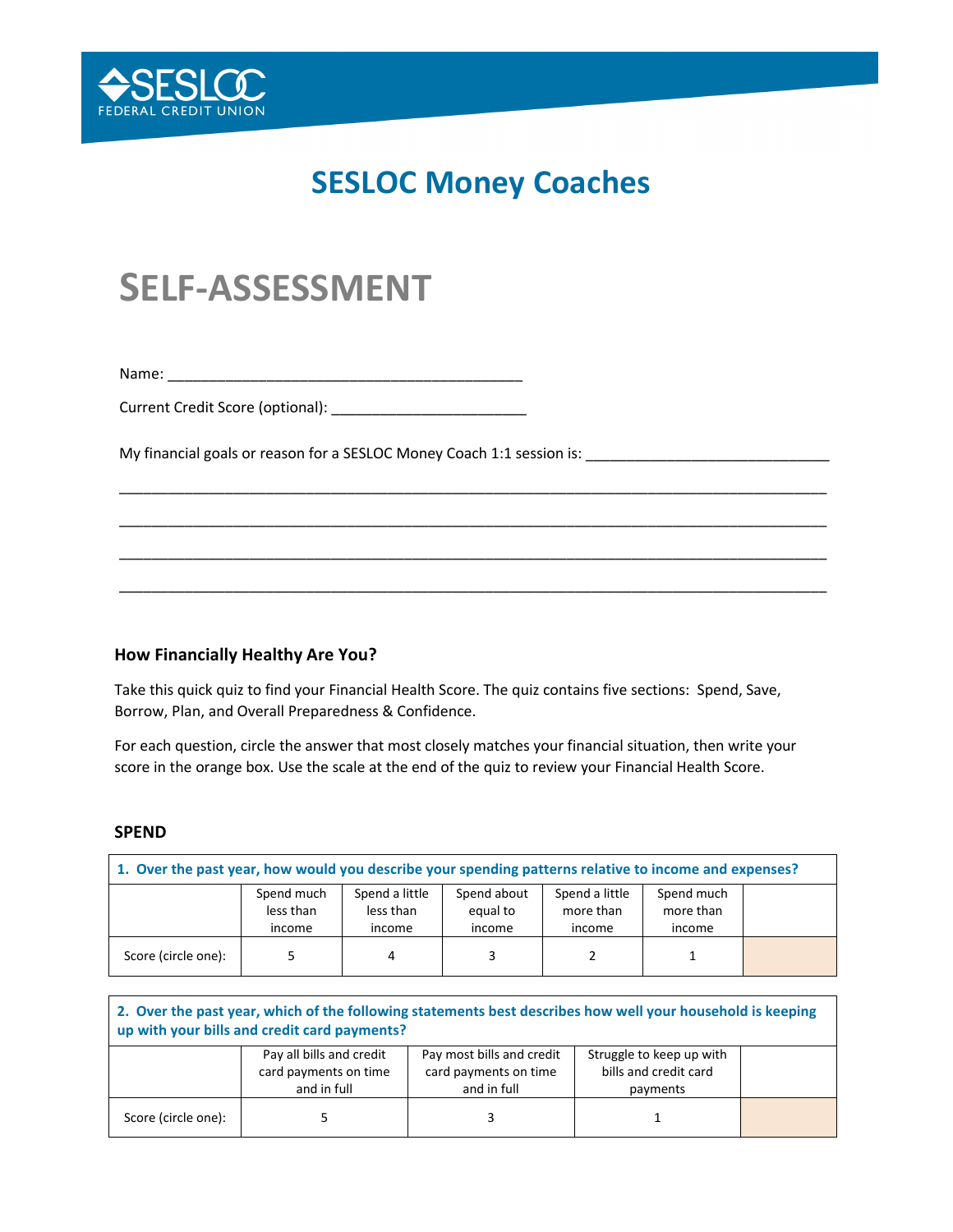#### **SAVE**

**3. How many months would you be able to live off of your savings? Exclude savings that are set aside in retirement accounts or the sale of assets. Consider basic monthly expenses such as housing, food, taxes, and healthcare.**

|                     | More than<br>a vear | More than<br>6 months | $4 - 6$ months | $1 - 3$ months | Less than<br>a month |  |
|---------------------|---------------------|-----------------------|----------------|----------------|----------------------|--|
| Score (circle one): |                     |                       |                |                |                      |  |

**4. Consider a long-term financial goal you have (buying a home, starting a business, retirement). How confident are you that you could reach these goals in the time frame that you hope to achieve them?**

|                     | Very confident | Confident | Slightly confident | Not at all<br>confident |  |
|---------------------|----------------|-----------|--------------------|-------------------------|--|
| Score (circle one): |                |           |                    |                         |  |

#### **BORROW**

**5. As of today, how would you describe the debt your household currently has? Please consider money owed on bank loans, student loans, mortgages, medical debt, past-due utilities, etc., money owed to friends and family, and any credit card balances you carried over from the previous month.**

|                     | Do not have<br>any debt | About the right<br>amount of debt | Have a bit too<br>much debt | Have far too<br>much debt |  |
|---------------------|-------------------------|-----------------------------------|-----------------------------|---------------------------|--|
| Score (circle one): |                         |                                   |                             |                           |  |

| 6. What percentage of your monthly income goes to your debt payments? Please consider money owed<br>on bank loans, mortgages, student loans, medical debt, past-due utilities, etc., money owed to friends and<br>family, and any credit card balances you carried over from the previous month. |           |                                      |  |   |  |  |  |
|--------------------------------------------------------------------------------------------------------------------------------------------------------------------------------------------------------------------------------------------------------------------------------------------------|-----------|--------------------------------------|--|---|--|--|--|
|                                                                                                                                                                                                                                                                                                  | Under 25% | 25% - 50%<br>50% - 75%<br>75% - 100% |  |   |  |  |  |
| Score (circle one):                                                                                                                                                                                                                                                                              |           |                                      |  | O |  |  |  |

| 7. What is your household's credit score? |           |      |      |      |                          |  |  |  |
|-------------------------------------------|-----------|------|------|------|--------------------------|--|--|--|
|                                           | Excellent | Good | Fair | Poor | I don't know<br>my score |  |  |  |
| Score (circle one):                       |           |      |      |      |                          |  |  |  |

#### **PLAN**

| 8. Do you take steps to maintain or improve your credit score? |                          |                                   |                                      |  |  |  |  |  |
|----------------------------------------------------------------|--------------------------|-----------------------------------|--------------------------------------|--|--|--|--|--|
|                                                                | Yes, I take active steps | No, I do not take<br>active steps | I do not need to improve<br>my score |  |  |  |  |  |
| Score (circle one):                                            |                          |                                   |                                      |  |  |  |  |  |

| 9. How far in advance does your household plan for upcoming financial obligations or<br>opportunities?(for example, annual bills, life events such as weddings, large purchases, etc.) |                                                                                                                               |  |  |  |  |  |  |  |
|----------------------------------------------------------------------------------------------------------------------------------------------------------------------------------------|-------------------------------------------------------------------------------------------------------------------------------|--|--|--|--|--|--|--|
|                                                                                                                                                                                        | We do not plan ahead<br>Less than six<br>Between a year<br>More than a year<br>and six months<br>for large expenses<br>months |  |  |  |  |  |  |  |
| Score (circle one):                                                                                                                                                                    |                                                                                                                               |  |  |  |  |  |  |  |